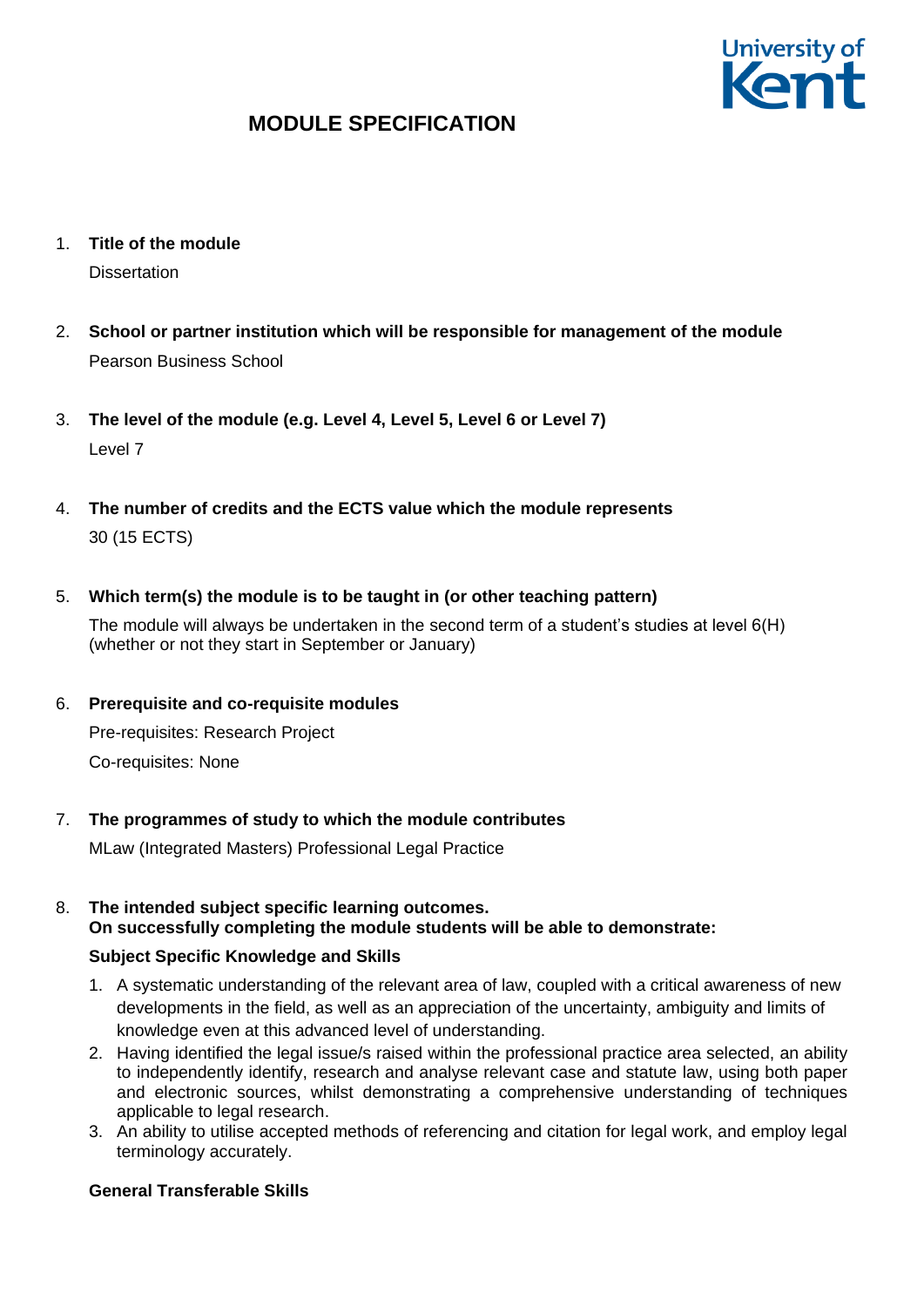

- 1. An ability to work autonomously in the selection of key relevant issues for research, formulate them with clarity and precision, and conduct detailed research without guidance or supervision, selecting the most appropriate techniques from the range available to them.
- 2. An ability to synthesise information derived from independent research distinguishing between relevant and irrelevant material; identifying gaps and inconsistencies; and evaluating reliability and quality of information – before critically analysing the results obtained and coming to a personal and reasoned judgment on the relevant issue, notwithstanding the absence of complete data.
- 3. An ability to exercise self-direction in researching into a new area, acting autonomously in planning and implementing tasks, and critically evaluating current research and methodologies.
- 4. An ability to continue to advance their knowledge and understanding, and to develop new skills to a high level, exercising initiative and personal responsibility together with the independent learning ability required for continuing professional development.
- 5. An ability to extract, explain and summarise key information from highly complex materials, critically evaluating current legal research and advanced scholarship.
- 6. An ability to make appropriate use of information technology for the purposes of their professional work and to manage available resources and use them efficiently.
- 7. An ability to communicate the conclusions of their research, both orally and in writing, using language accurately and appropriately given the needs of the audience.
- 8. An ability to demonstrate conceptual understanding that enables them to evaluate critically current research and advanced scholarship in the discipline, to evaluate methodologies and, where appropriate, to propose new hypotheses.

### 9. **A synopsis of the curriculum**

The aim of this module is to develop students' ability to develop an independent idea or hypothesis derived from an area of professional legal practice, and to see it right the way through to completion with minimal guidance or supervision from academic staff. Ideally the dissertation should fuse the academic and professional elements blended throughout the programme, applying these joint themes in a new area of law / new aspect of a familiar area of law, of direct relevance to legal practice. In this context, students may liaise with an external legal services provider or other consumer of legal services e.g. a charity, researching into a particular area in response to a demonstrated need. Alternatively the dissertation may be undertaken independently. It is envisaged that students will demonstrate a high level of autonomy in this project, though they will be supported through limited supervision. By the end of the module, learners should be able to conduct independent research into a new area, analysing and synthesising the data thereby collected, and communicate their findings accurately and effectively with empathy to the needs and requirements of their audience.

### 10. **Synopsis of the curriculum**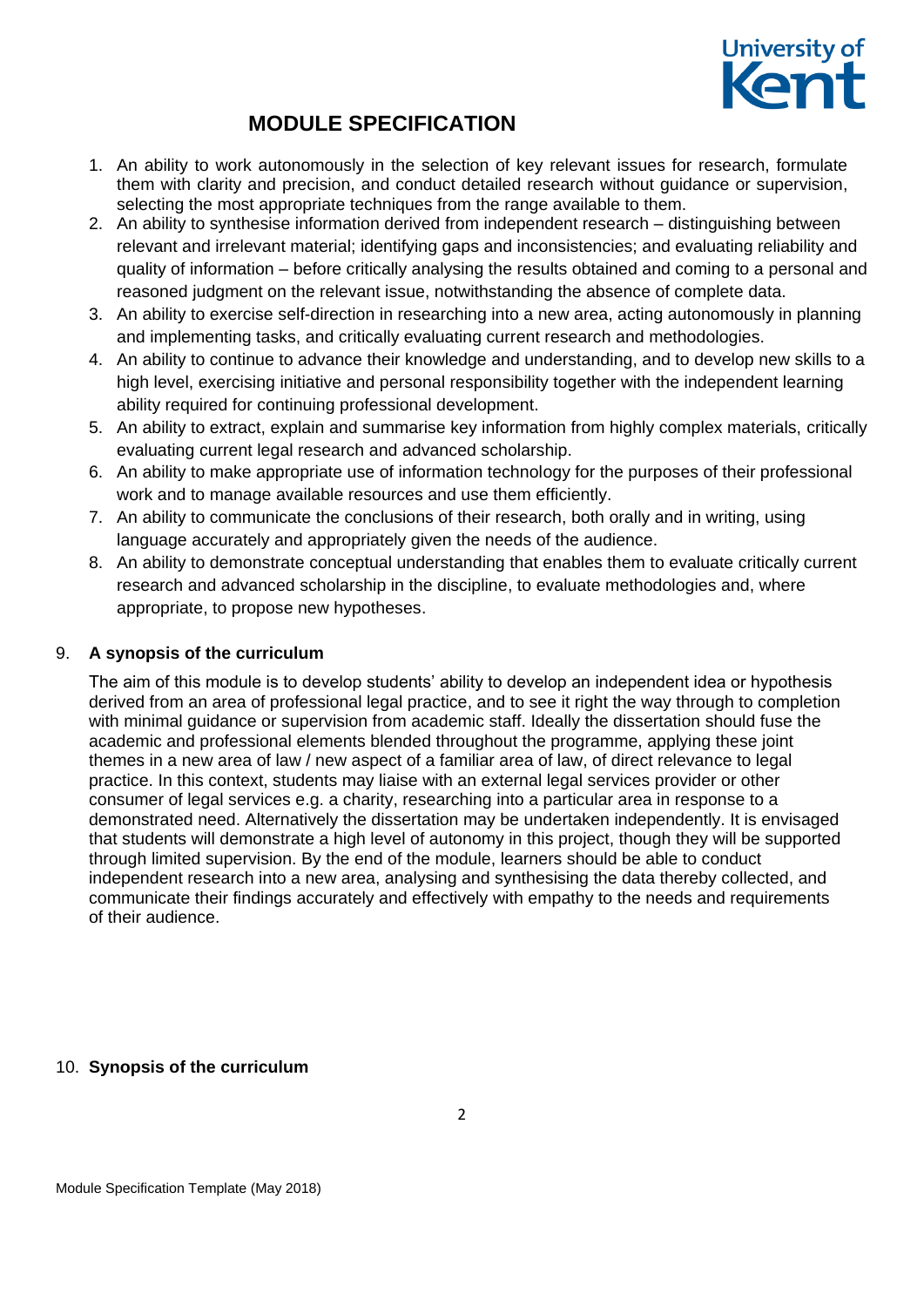

In the course of studying this module, students will cover the following key areas:

- 1. The definition of the issue / question / area to be investigated.
- 2. Research Design.
- 3. Data Analysis.
- 4. Devising Recommendations and Communicating Findings.

### 11. **Reading List (Indicative list, current at time of publication. Reading lists will be published annually)**

All textbooks and practitioner materials will be updated annually. Textbooks will be held in the latest edition and older editions will be withdrawn.

| <b>Core Text</b>              | Skills for Lawyers, Elkington, A et al, Legal Practice Guides<br>$\bullet$                                                                                                                                                                                                                                                                                                                                                                                             |
|-------------------------------|------------------------------------------------------------------------------------------------------------------------------------------------------------------------------------------------------------------------------------------------------------------------------------------------------------------------------------------------------------------------------------------------------------------------------------------------------------------------|
| <b>Recommended</b><br>Reading | Effective Legal Research, Knowles, J, Sweet & Maxwell<br>Writing law dissertations: An introduction and guide to the conduct of<br>$\bullet$<br>legal research, Salter, M & Mason, J. Pearson<br>• Clinch, P. Legal information: what it is and where to find it, Institute of<br><b>Advanced Legal Studies Library</b><br>• How to write better law essays, Foster, S, Pearson<br>How to study law, Bradney, A, Sweet & Maxwell<br>• Lawyers' Skills, Webb et al, OUP |

### *12.* **Learning and Teaching methods**

Approximately 4 hours of support will be given to students completing this module. This will take the form of lectures and group sessions on how to conduct research and write up the findings for the purposes of a dissertation / report at the beginning of the module, followed by one-to-one supervision, with a maximum of 4 hours available for the latter.

| Activity                                                     | Notional Hours of<br>Study |
|--------------------------------------------------------------|----------------------------|
| One to one supervision                                       | 4                          |
| Independent research and writing (including<br>presentation) | 296                        |
| Total                                                        | 300                        |

### *13.* **13.1Assessment methods.**

This module will be assessed in three parts: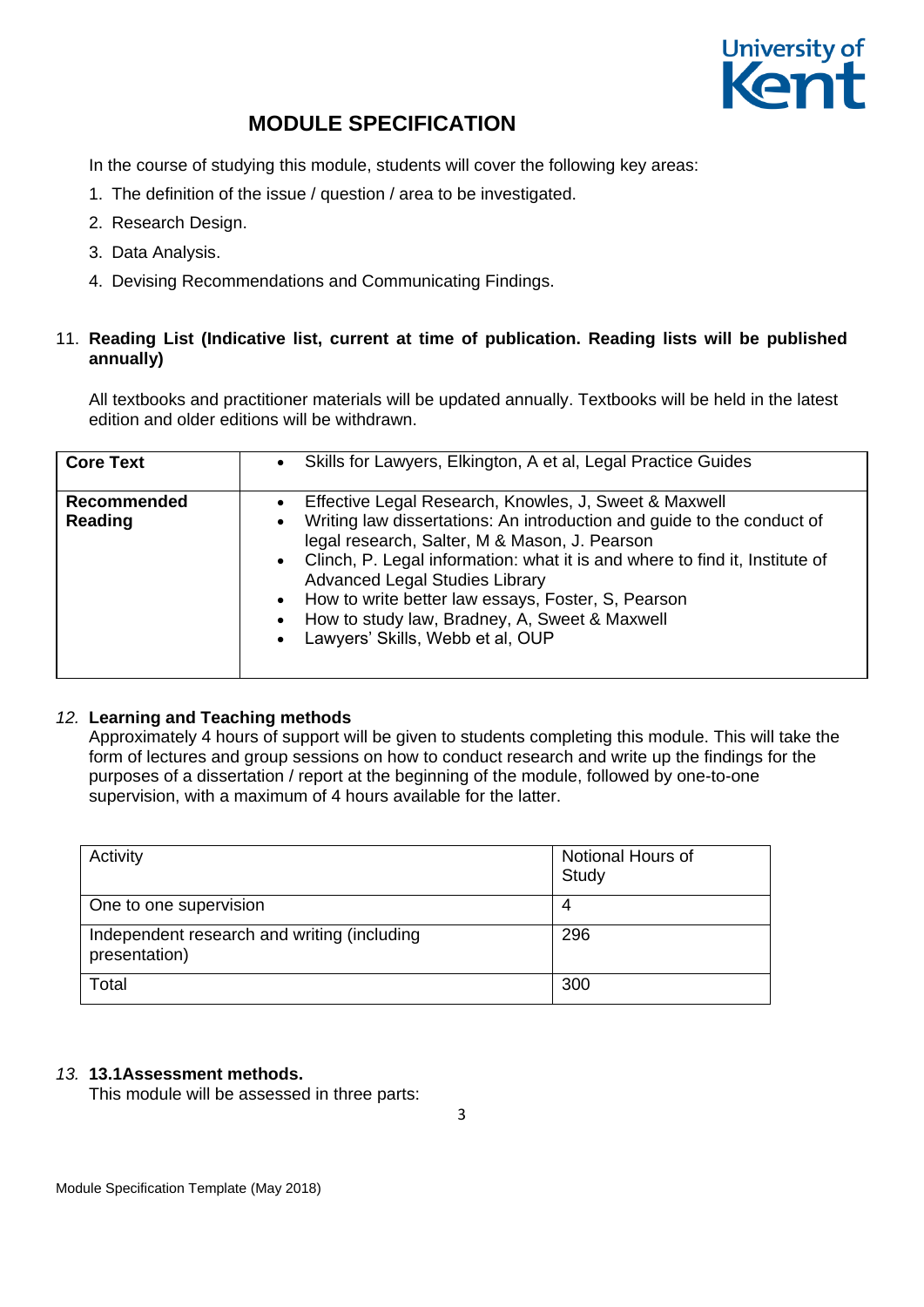

**Part A: Dissertation Proposal** – Maximum 1000 words accounting for 10% of the total unit mark

**Part B: Dissertation** – Maximum of 12,000 words (excluding bibliography). This will account for 80% of the total unit mark

**Part C: Presentation / Q&A Assessment** – 25 minute presentation outlining project activities, findings and a critical reflection on the learning journey. This will be followed be a 15 minute Q&A session. This will account for 10% of the total unit mark

In order to successfully complete the module, students will be required to obtain a minimum pass mark of 50% in Parts A, B and C.

Formative feedback and advice on the direction of a student's work, will be provided by an allocated supervisor throughout the module.

### **Rationale**

This methodology reflects two key objectives: firstly, and most importantly, to assess that the learning outcomes set out above have been achieved by the students. Secondly, to ensure that the student paces their work appropriately and conducts their work largely independently, albeit under the guidance of their supervisor.

### **13.2 Reassessment methods**

### *14. Map of Module Learning Outcomes to Learning and Teaching Methods and methods of Assessment*

| <b>Module</b><br>learning<br>outcome |                           | <b>KU</b> | <b>KU</b><br>2 | <b>KU</b><br>3 | GT<br>S <sub>1</sub> | GT<br>S <sub>2</sub> | GT<br>S3 | GT<br>S4 | GT<br>S <sub>5</sub> | <b>GTS</b><br>6 | <b>GTS</b><br>7 | <b>GTS</b><br>8           |
|--------------------------------------|---------------------------|-----------|----------------|----------------|----------------------|----------------------|----------|----------|----------------------|-----------------|-----------------|---------------------------|
| Learning/<br>teaching<br>method      | <b>Hours</b><br>allocated |           |                |                |                      |                      |          |          |                      |                 |                 |                           |
| <b>Private Study</b>                 | 296                       | X         | $\sf X$        | X              | $\sf X$              | $\sf X$              | X        | $\sf X$  | $\sf X$              | $\sf X$         | X               | $\sf X$                   |
| <b>Supervision</b>                   | $\overline{4}$            | X         |                | X              |                      | X                    |          |          | X                    |                 | X               | $\times$                  |
| <b>Assessment</b><br>method          |                           |           |                |                |                      |                      |          |          |                      |                 |                 |                           |
| Research<br>proposal                 |                           |           | X              | X              | X                    |                      |          |          |                      |                 | X               | $\boldsymbol{\mathsf{X}}$ |
| Report                               |                           | X         | X              | X              | X                    | X                    | X        | $\sf X$  | X                    | $\sf X$         | X               | X                         |
| Presentation /<br>Q&A                |                           | X         | X              | $\sf X$        | $\sf X$              |                      |          | $\sf X$  |                      |                 | X               | $\times$                  |

### 15. **Inclusive module design**